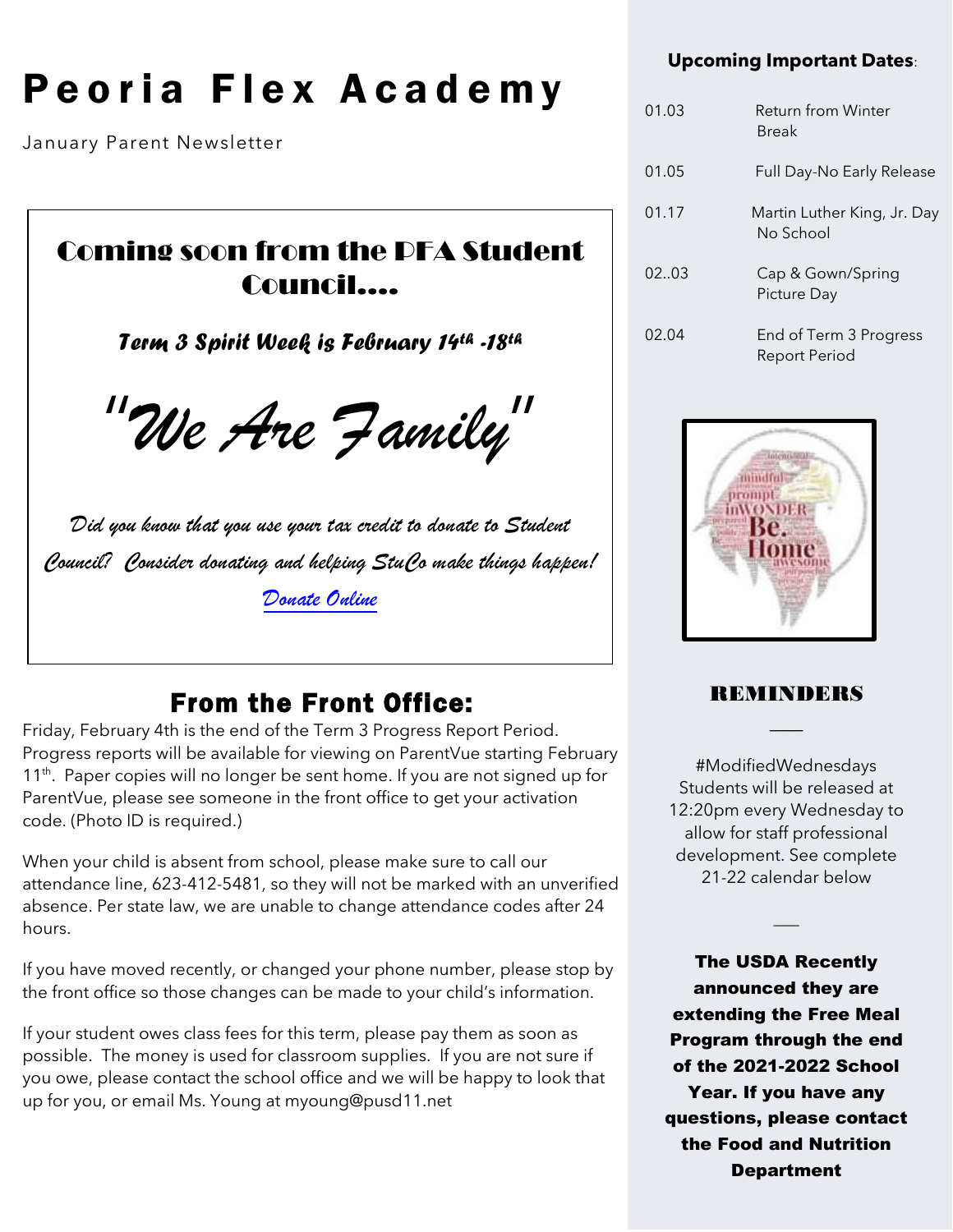## Counselor Connection

**Support Groups** will be continuing through Term 3. If you feel your child could benefit from taking part, please contact Mr. Barrett at [vbarrett@pusd11.net](mailto:vbarrett@pusd11.net) ,Mrs. Deeg at [ldeeg@pusd11.net](mailto:ldeeg@pusd11.net) or Mrs. Ross at [aross@pusd11.net](mailto:aross@pusd11.net) .

Do you or your child need to make an appointment with Mrs. Deeg? You can do so by clicking on the link below:

<https://outlook.office365.com/owa/calendar/MrsDeeg@pusd11net.onmicrosoft.com/bookings/>

**Graduation applications are being sent home for students graduating before May. They will need to be signed by a parent/guardian and returned to school.** 

## Yearbooks on Sale!

The 2021-2022 PFA Yearbook is now on sale. The cost is \$40. You can reserve one in the front office by paying cash, check, or charge. Supplies are limited, so grab yours now!

If you have a graduating senior, you can purchase ad space in the yearbook for a dedication. You can find more information and pricing [here.](https://pusd11net-my.sharepoint.com/:b:/g/personal/myoung_pusd11_net/Ed7UYL_wPgJLi4OjDp5XMswBHar7N87bl4XBf1vhMyEECA)



### Graduates!

It's time to start planning for graduation! Below is a list of things to start checking off your "To Do" list:

- If you have not yet done so, please go to <u>Jostens.com</u> and order your cap and gown. We need to allow time for shipping, so orders need to be in ASAP.

- Ms. Young needs a copy of your baby picture. You can email it to her at myoung@pusdu.net, or bring it into the front office and we will make a copy of it.

-Cap and Gown pictures are on February  $\bar{z}^{\text{rd}}$  from 8:30am-11:00am in the Lecture Hall. A link for ordering will be available as we get closer to the date.

-If you have any class fees or school debt, that will need to be paid before graduation. If you are unsure if you owe anything, please see Ms. Young in the front office and she will be happy to look that up for you.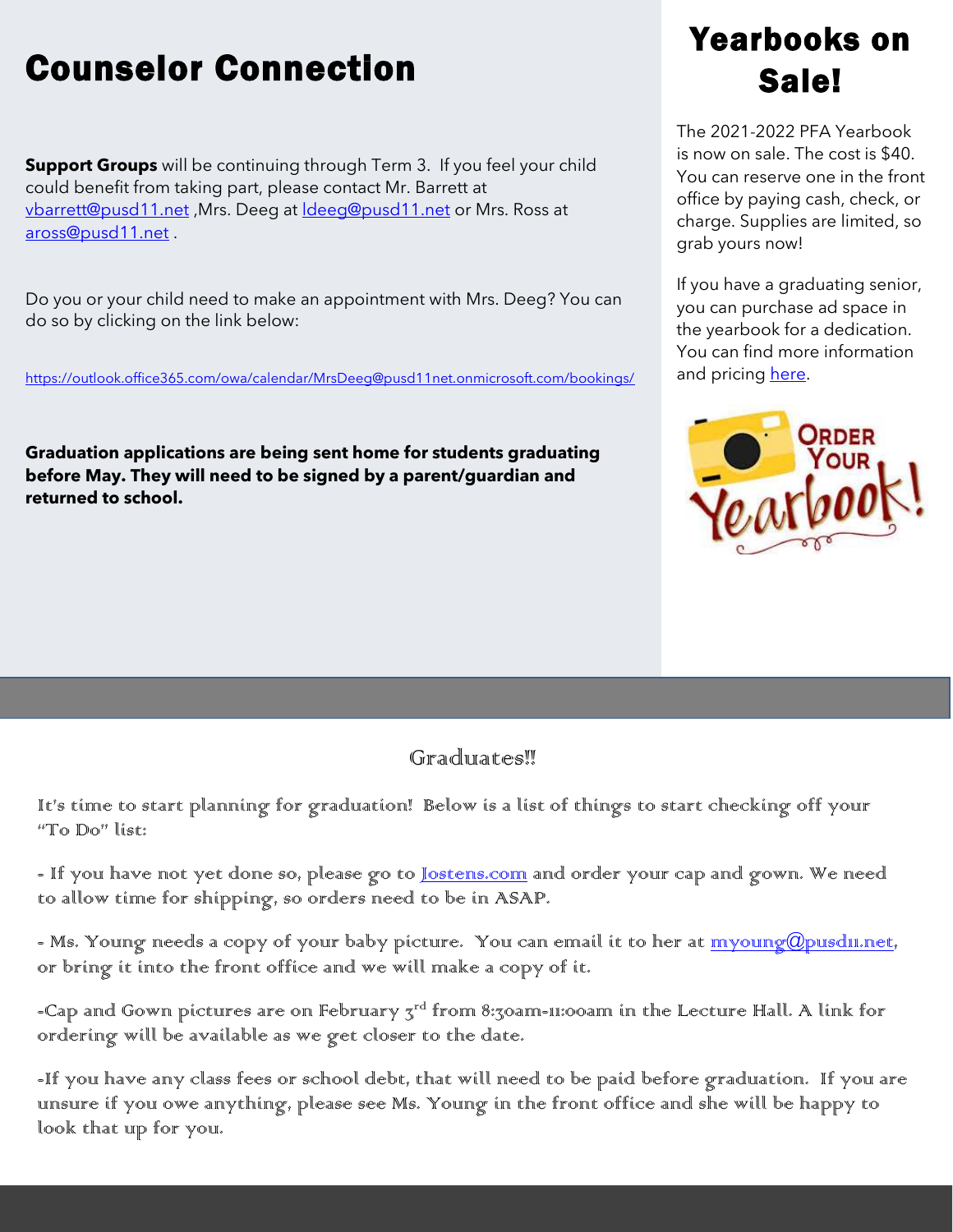**MJanuary 20224** 

| 2  | 3 <sup>1st day of</sup> Term 3                 | 4                            | 5                        | 6                                            | 7                                               | 8             |       |
|----|------------------------------------------------|------------------------------|--------------------------|----------------------------------------------|-------------------------------------------------|---------------|-------|
| 9  | 10                                             | 11                           | <b>BAILY SO ED</b><br>12 | 13                                           | 14                                              | 15            |       |
| 16 | 17<br>$\mathbf{x}$                             | 18                           | #WW SO IED<br>19         | 20                                           | 21                                              | 22            |       |
| 23 | 24                                             | 25                           | <b>AWW SO-ED</b><br>26   | 27                                           | 28                                              | 29            |       |
| 30 | 31                                             | 1                            | <b>#MW SO-ED</b><br>2    | з                                            | 4                                               |               |       |
|    | <b>Daily Schedule</b><br>Mon, Tues, Thurs, Fri |                              | <b>AWW SCHED</b>         | Cop/Gown Pictures                            | #Modified Wednesday<br>Early Release Term 2 & 3 |               |       |
|    | 1" HOUR (80 min)                               | 8:50<br>7:30                 |                          |                                              | 1st HOUR (65 min)                               | 7:30          | 8:35  |
|    | 2 <sup>nd</sup> HOUR (80 min)                  | 8:55<br>10:15                |                          |                                              | 2 <sup>nd</sup> HOUR (65 min)                   | 8:40          | 9:45  |
|    | 3 <sup>rd</sup> HOUR (80min)                   | 10:20<br>11:40               |                          | 3 <sup>rd</sup> HOUR (85 min)                |                                                 | 9:50          | 11:15 |
|    | PFA LUNCH (30 min)                             | 12-10<br>11:40               |                          | PFA Junch (30 minutes +5                     |                                                 | 11:15         | II:45 |
|    | 5 <sup>th</sup> HOUR (90 min)                  | 1.45<br>12:15                |                          |                                              |                                                 | bussers leave | II:45 |
|    |                                                | 1:50<br>busses leave         |                          |                                              | RTI (30 min)                                    | 11:50         | 12:20 |
|    | RTI (30 min)<br>6 <sup>th</sup> HOUR (120 min) | 2:20<br>1:50<br>4:30<br>2:30 |                          | 5th & 6th HOURS do not convene on Wednesdays |                                                 |               |       |

RTI daily reporting schedule. Mondays-Ist period Tuesdays-2nd pariod Wednesdays-3rd pariod (advisory) Thursdays-3rd period Fridays-5th period



morning midday Daily bus bus leave bus leave school MW arrival Cactus 2:06 82  $7:05$ 125 Ş class release 1:45 class release 10:00 leaves 1006  $bus$  leaves  $150$ **BOV& 1150** Centennial 71  $7:11$ 130 2:00 01863 1910030 **Ironwood** 73  $7:08$ 73 2:04 28 Kellis 133  $7:12$ 2:07  $6:58$ Busi 27 **Bus**  $2:12$ Liberty 145 Sunrise Mtn 145  $7:05$  $2:10$ 

**PFA Shuttle Bus Times** 

**Be. INFORMED**